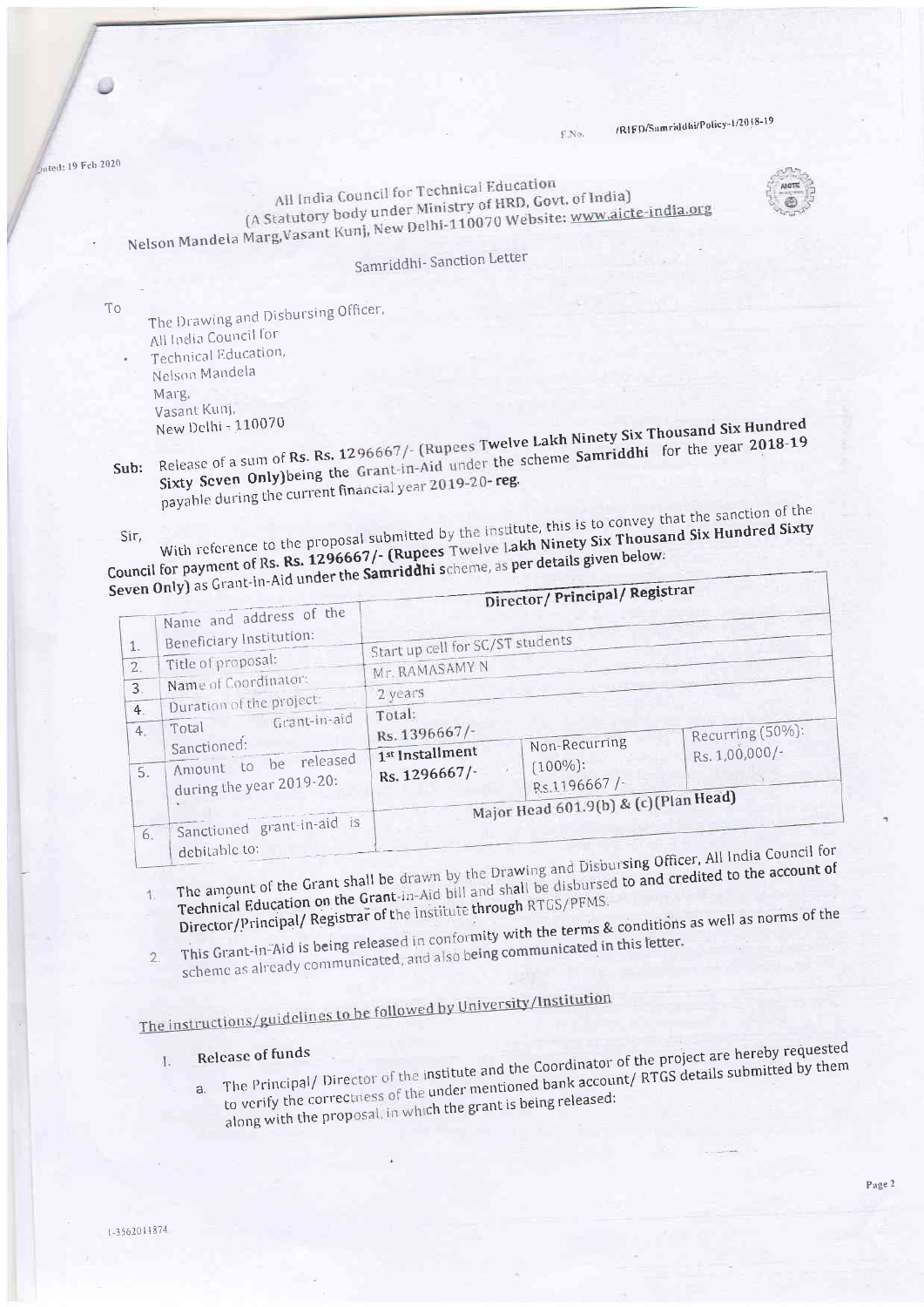/RIFD/Samriddhi/Policy-1/2018-19 E.No.

Jated: 19 Feb 2020

| Institute<br>PAN No. | Bank<br>Name | Bank<br>Branch<br>Name                     | Bank Branch<br>Address                                     | Account<br>Holder<br>Name                         | Account<br>Type    | Account<br>Number | <b>IFSC</b><br>Code |
|----------------------|--------------|--------------------------------------------|------------------------------------------------------------|---------------------------------------------------|--------------------|-------------------|---------------------|
| AAATP5521STATE       | INDIA        | Thiruvallur<br>BANK OF Branch<br>Code:0937 | LN.Road,<br>Thiruvallur,<br>Thiruvallur<br>District-602001 | PRINCIPAL<br>Prathyusha<br>Engineering<br>College | Current<br>Account | 38418263<br>794   | SBIN00009<br>37     |

In case of any omission the same should be reported to AICTE immediately.

- The sanction is issued in exercise of the powers delegated to the council and other terms &  $b$ conditions laid down in the guidelines of the scheme.
- 100% Non- Recurring grant and 50% Recurring grant on the basis of the Letter of Approval (LOA)  $\mathbb{C}$ issued by AICTE to the institute for the academic year 2019-20.

## Maintenance of accounts H.

- The Institute shall strictly follow the provisions laid down in the scheme document and sanction order No. F.No. 73-7/RIFD/Samriddhi/Policy-1/2018-19 dated25/2/2019 issued by this office. All  $\overline{a}$ correspondences related to the scheme must contain this number along with year of sanction of the scheme: failing which correspondence will not be entertained.
- b. Funds covered by this grant shall be kept separately and would not be mixed up with other funds, so as to know the amount of interest accrued on the grant.
- The College/Institute shall maintain proper accounts of the expenditure out of the grants, which shall  $C_{1}$ be utilized only on the scheme.
- The Council or its nominee shall have the right to check/verify the account to satisfy that the fund  $d_{\cdot}$ has been utilized for the purpose for it was sanctioned.
- The date of release of the grant by AICTE shall be taken as the date of commencement of the scheme. The Principal / Director / Registrar shall intimate about the receipt of the grant to AICTE. Any e. expenditure incurred prior to the issuance of the approval letter will not be allowed to be adjusted in the grant and if the Institution do not take the scheme work within six months of the receipt of the grant, the approval shall ipso facto lapse.
- The amount of interest accrued on the grant should be treated as part of the grant to be utilized for that particular scheme. However, the interest amount accrued along with grant disbursed should not  $E$ exceed the total grant sanctioned for the scheme. The Institute receiving the grant should reflect the same in the audited statement of accounts/ utilization certificate and may either refund the interest amount to AICTE.
- g. After receipt of the grant from AICTE, the Institute shall send a confirmation to AICTE within 2 months of receipt of grant that the sanctioned scheme has been started/is in progress.
- h. The grant is intended to cover items of expenditure connected with the Samriddhi Scheme such as Honorarium to the eminent faculty members invited for conducting sessions @ Rs. 2000/- per class of minimum 2 Hours. No TA/DA will be paid.

## Instructions for Implementation of scheme III.

- a. The AICTE shall provide a limited one time financial assistance of Rs. 20 lakhs. A Committee at the level of the institute be set up to select 9 startups of SC/ST students, who are already registered. Rs. 2 lakhs per startups will be given as seed money which is nonrefundable. Rs. 2 lakhs will be given to institute for meeting the expenditure on honorarium to the Eminent Faculty Members/entrepreneurs invited for conducting sessions on entrepreneurship.
- b. For smooth functioning of scheme and to meet its objectives effectively, it is essential to assign an adequate man power in the form of dedicated faculty as Principal Coordinator and support staff.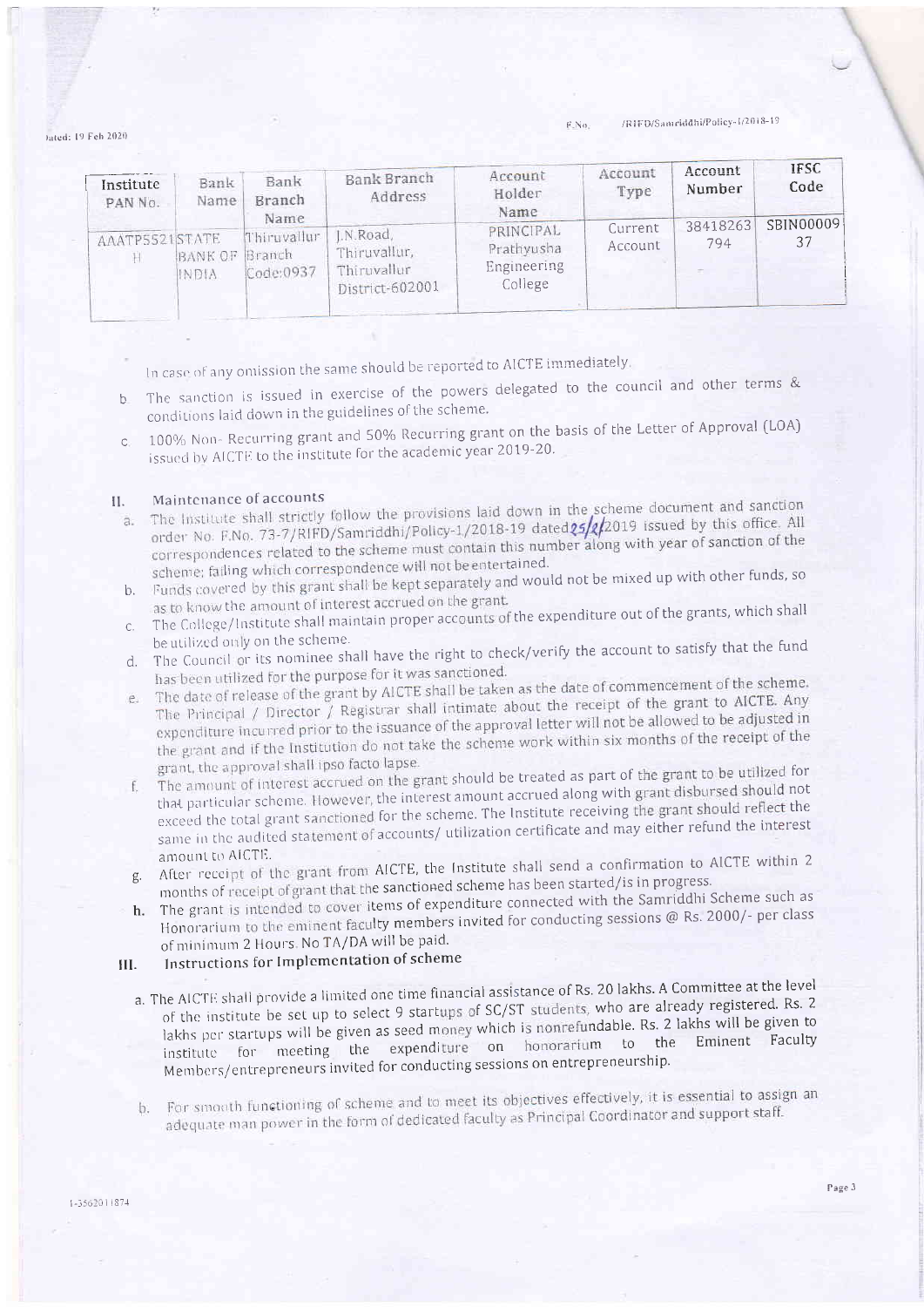- ated: 19 Feb 2020
	- Organize the workshop, training classes to enhance their skill for starting their own enterprise after  $\mathcal{C}$ . completion of formal education.
	- d. Organize open houses/ personality development workshops/competitions among students, to test the degree of their learning.
	- The Principal Coordinator shall devise a feed-back mechanism to assess the importance of the  $\rho$ . programme. The feed-back shall be obtained after each programme from each of the SC/ST students. If need be, the centre can update its course curriculum of these programmes.
	- The startup beneficiaries from other scheme of AICTE/Govt of India will not be entitled for the - f. scheme.
	- The scheme should be started within six months from the release of funds and completed within 2 ₫. years.
	- Any extra money required to complete the programme must be borne by the institute from their h. own resources. But the quality of the activities should not be compromised.
	- Refund of grant (by way of a demand draft in favour of Member Secretary, AICTE, New Delhi) i.
	- In any case, if the institute is required to refund the grant or interest accrued thereon or balance  $\mathcal{A}$ . amount, the amount will be refunded to AICTE.
	- b. If the college/institute does not have the Letter of Approval (LOA) or Extension of Approval issued by AICTE for the academic year 2019-20, the fund released should be immediately refunded to AICTE. with interest accrued thereon.
	- c. If scheme is not started within six months of the issuance of this Offer Letter, the released amount, along with interest accrued thereon, has to be necessarily returned to AICTE.
	- d. It may be ensured that the scheme is completed within the stipulated time. If the scheme is not completed in time no further extension will be granted in any case and institute has to refund the  $\perp$  . entire amount to AICTE.
	- As AICTE néeds adequate time for depositing the Demand Draft in the bank, the same be immediately 仓. dispatched to avoid any lapse of the validity period.
	- Submission of documents by college/institution after completion of Scheme/Subsequent  $IV.$ years:

The following mandatory relevant documents are required to be submitted by the college/institution within one month of the completion of the scheme:-

- a. Feedback form in the prescribed proforma.
- b. Original Statement of actual expenditure in the prescribed proforma duly signed by the Head of the institution and countersigned by Registrar/Finance Officer/Govt. Auditor Note: The institution is not required to submit bills/vouchers/invoices etc for the expenditure incurred out of recurring grants. However, such copies of bills/ vouchers/ invoices shall be digitized by respective institutions receiving grant and uploaded scanned copies of such bills/vouchers/invoices etc on the portal for availability and view at any point of time.
- The Utilization Certificate (UC) supported by Audited Statement of Expenditure to the effect that the grant has been utilized for the purpose for which it has been sanctioned shall be furnished to the  $C$ . AICTE immediately after completion of the scheme. It should contain the head-wise break up of expenditure made from the grant-in-aid provided by the Council. Audited Statement of Expenditure indicating expenditure incurred in the total duration of the scheme in the prescribed format and GFR-19 shall be submitted to the Council.